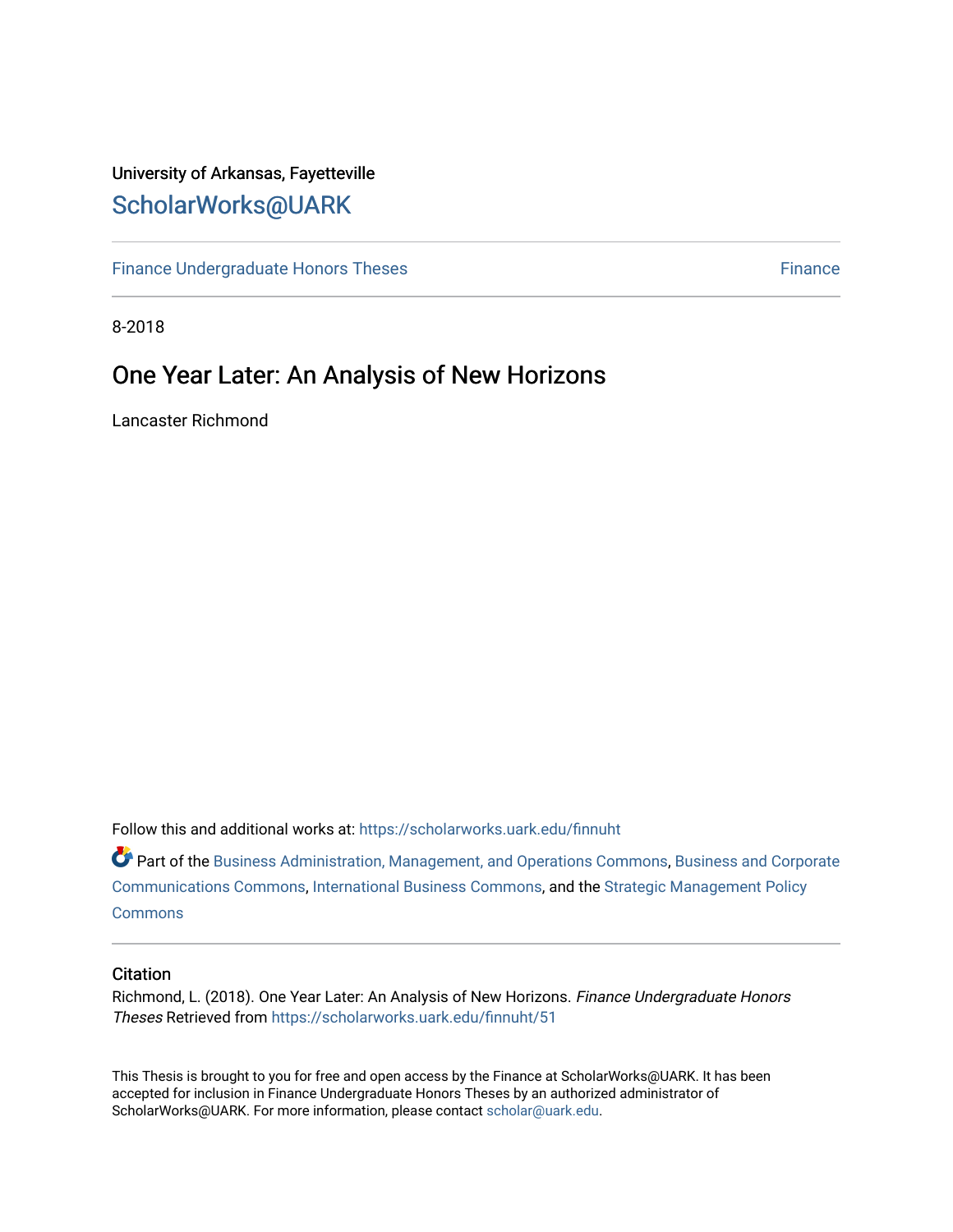## One Year Later: An Analysis of New Horizons

# *Literature Review*

A merger and acquisition (M&A) refers to the consolidation of two companies or their assets. Mergers and acquisitions can include many different types of transactions: mergers, acquisitions, purchases of assets, consolidations, takeovers, etc. However, most often the umbrella term of a merger and acquisition is used to describe any of those changes. The key reasons a company decides to go through an M&A is to reduce competition, lower costs and create increased differentiation. Firms are seeking to gain some kind of competitive advantage, but whether or not they are successful can prove to be hard to determine (Rothaermel, 2018).

Horizontal integration is the traditional process used to merge with another company at the same stage of the industry. With a consolidation among two competitors, an industry can become more advantageous and profitable. When there is a reduction in industry intensity, it allows for better bargaining power with suppliers and buyers, lowers the threat of market entry, and eases other rivalries in the market. By merging, economies of scale can be increased, costs reduced (by increasing efficiency and output), and in turn increases economic value for the company. In addition, product and service differentiation can be achieved by combining the two companies' resources, thus allowing access to new markets and distribution channels (Rothaermel, 2018).

Merger and acquisition experts, David B. Jemison and Sim B. Sitkin say at least one of two things are needed to make the transaction successful. The first is a strategic fit and the second is an organizational fit between the two companies. A strategic fit emphasizes how the acquired company will contribute to the parent company's future success, and an organizational fit highlights compatibility between cultures, demographics, and administrative techniques. The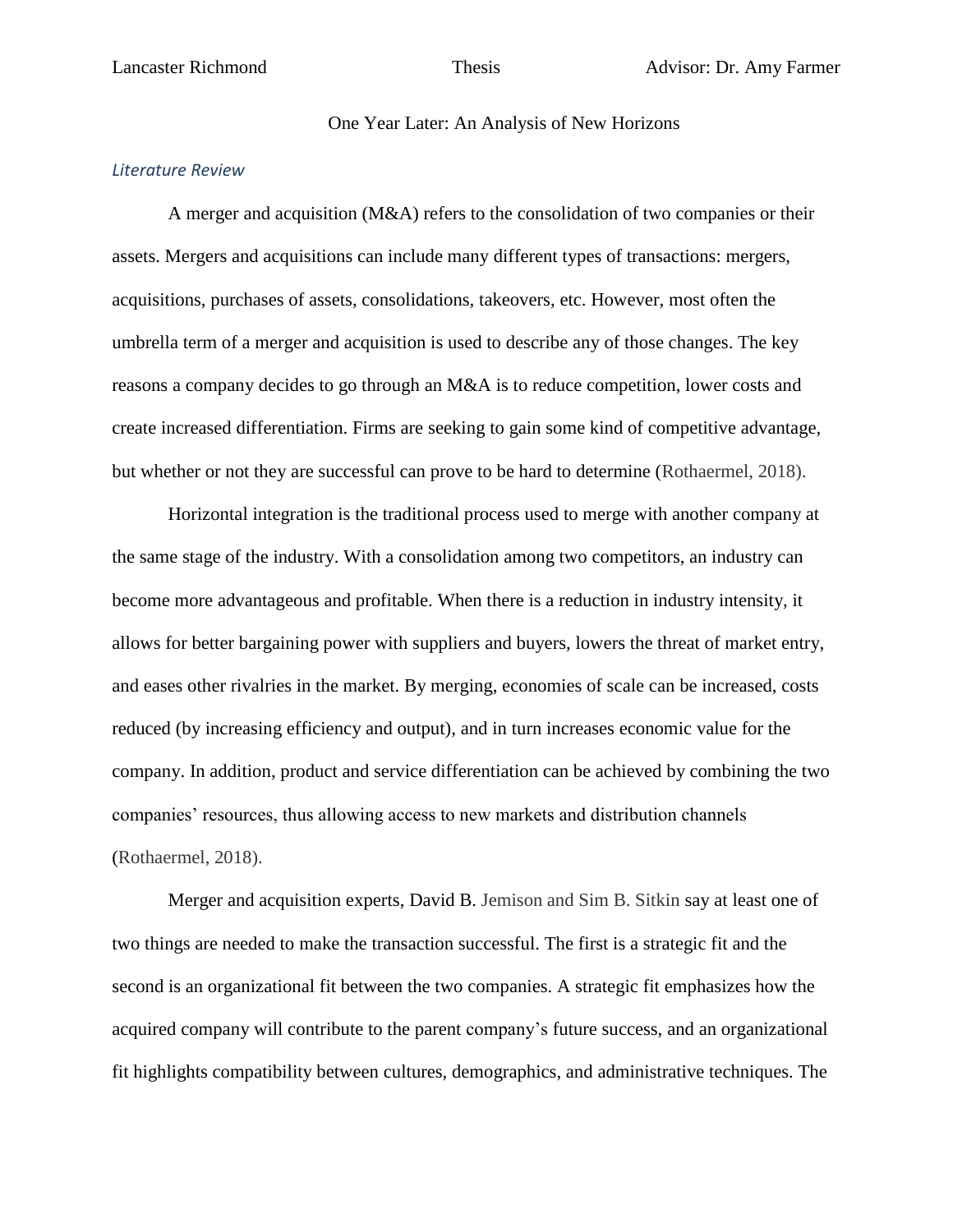more compatible both fits are, the better the expected outcome of the merger (Jemison and Sitkin, 2014).

Additionally, there are steps to be taken to ensure the success of the merger, according to researchers. The first is by making sure to integrate perspectives; this is often done by having top management assume an active role in the merger process to ensure effectual consolidation (Jemison and Sitkin, 2014). The second is requiring enhanced managerial oversight, which ensures dynamic leadership and supplies employees with direction in the transition. The third is transferring valuable skills to increase performance measurements in the consolidated companies. The fourth and final step is sharing valuable capabilities, by giving access to an asset that can improve the efficiency and effectiveness of the acquired company (Martin, 2016).

Research on M&A's in developing countries is very limited, and almost exclusively relates to cross-bordering firms. The "inadequate understanding of domestic M&As in EE (emergent economies) has resulted in an inadequate foundation, without which further knowledge on cross-border M&As in and out of EE will be difficult to build" (Lebedev, et al., 2014). However, some of the research on cross-border firms has shed some light on domestic mergers and acquisitions in emergent economies as well. The research goes on to explain that domestic M&A are affected the most by institutional and market imperfections in the emergent economy. Institutional and market imperfections are prominent in Mozambique, from how a business purchases or leases land, to paying taxes, or gaining market share in a market industry. There are significant differences in determinants of M&A's for a domestic firm in an emergent economy that have yet to be fully explored and understood (Lebedev, Peng, Xie, Stevens, 2014).

New Horizons is a poultry farm located right outside of Nampula, Mozambique. It "started as a green field integrated broiler operation, clearing bush, developing water and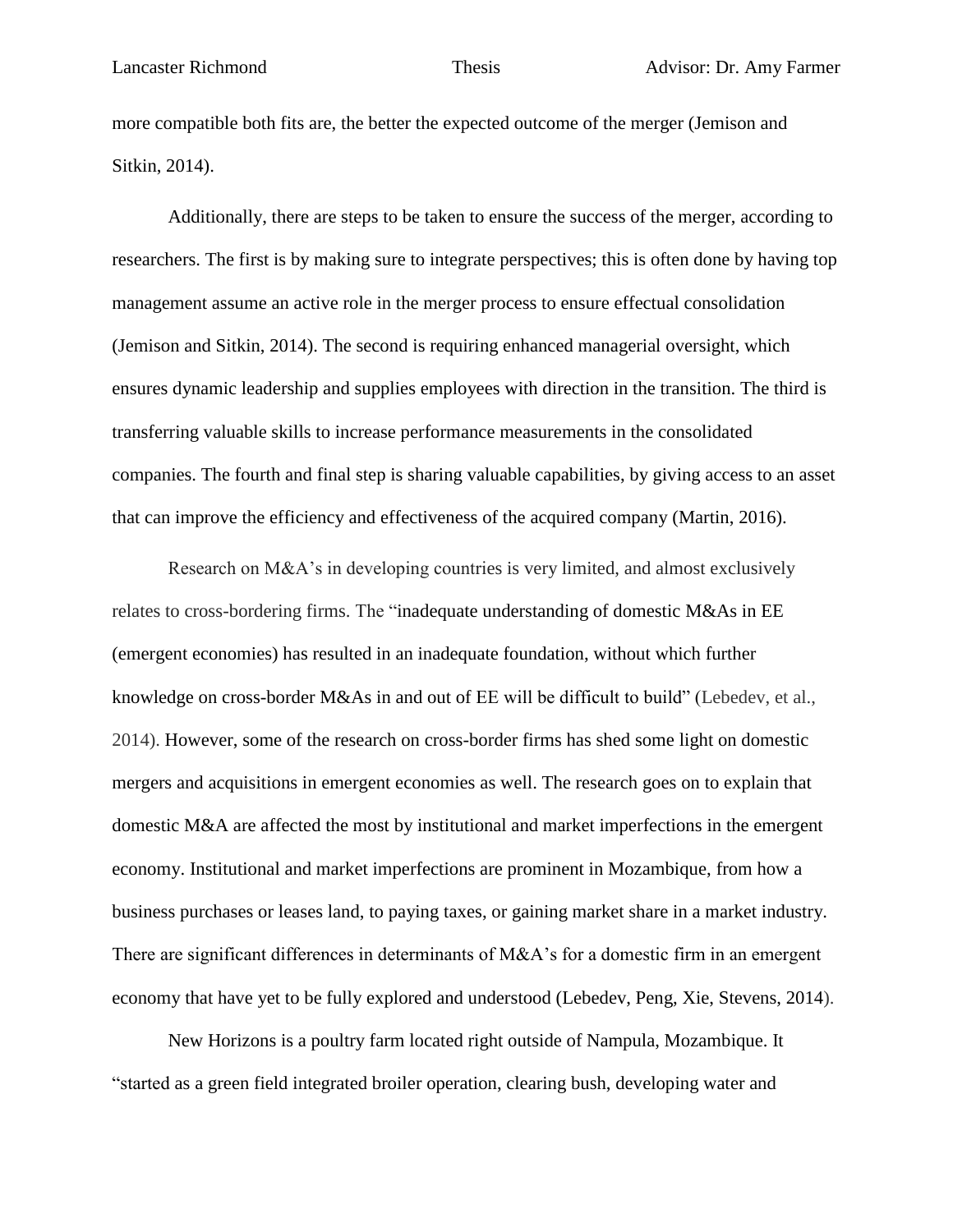electricity supplies, building infrastructure. In early 2006 a hatchery and feed mill became operational, in 2007 the first breeders were placed and in 2008 the abattoir (slaughterhouse) was commissioned. In 2016 we produced 3,321 tons of frozen chicken, 6,311,360 day old chicks and 19,995 tons of poultry feed ("History", www.novoshorizontes.net/new-horizons-history)." Founder Andrew Cunniham, saw a need in Nampula, not only for a source of protein, but a need for cultivating growth and potential in the people of Mozambique. New Horizons has achieved substantial growth in the past 12 years. In 2016 they merged with fellow competitor Frango King, and more recently gained a shareholder and created a new partnership with Philafrica Foods. New Horizons will continue important growth over the coming years, and it is pertinent that they remain unified in their mission.

With the recent acquisition of Frango King, there have been several issues noticed throughout the company. When corporations reach the size and complexity of New Horizons (with over several hundred employees), it often becomes difficult for management to identify issues with its employees. Many times, the concerns of lower level employees might not seem vital to the company's health or immediately threatening to the day-to-day operations. However, many of these problems, if left unsolved, can be detrimental to the company's long-term success.

The process of integrating perspectives, enhancing managerial oversight, transferring valuable skills, and sharing valuable capacities, as mentioned before, are vital to a merger's success. All of these steps, broken down to the simplest level, involve communication, transparency and the transfer of company culture. According to a Harvard Business Review, typically 70 to 90 percent of acquisitions fail (Martin, 2016). Therefore, it is fundamental to ensure the proper processes are in place to maximize the company's success, by enhancing communication, transparency, and cultural transition.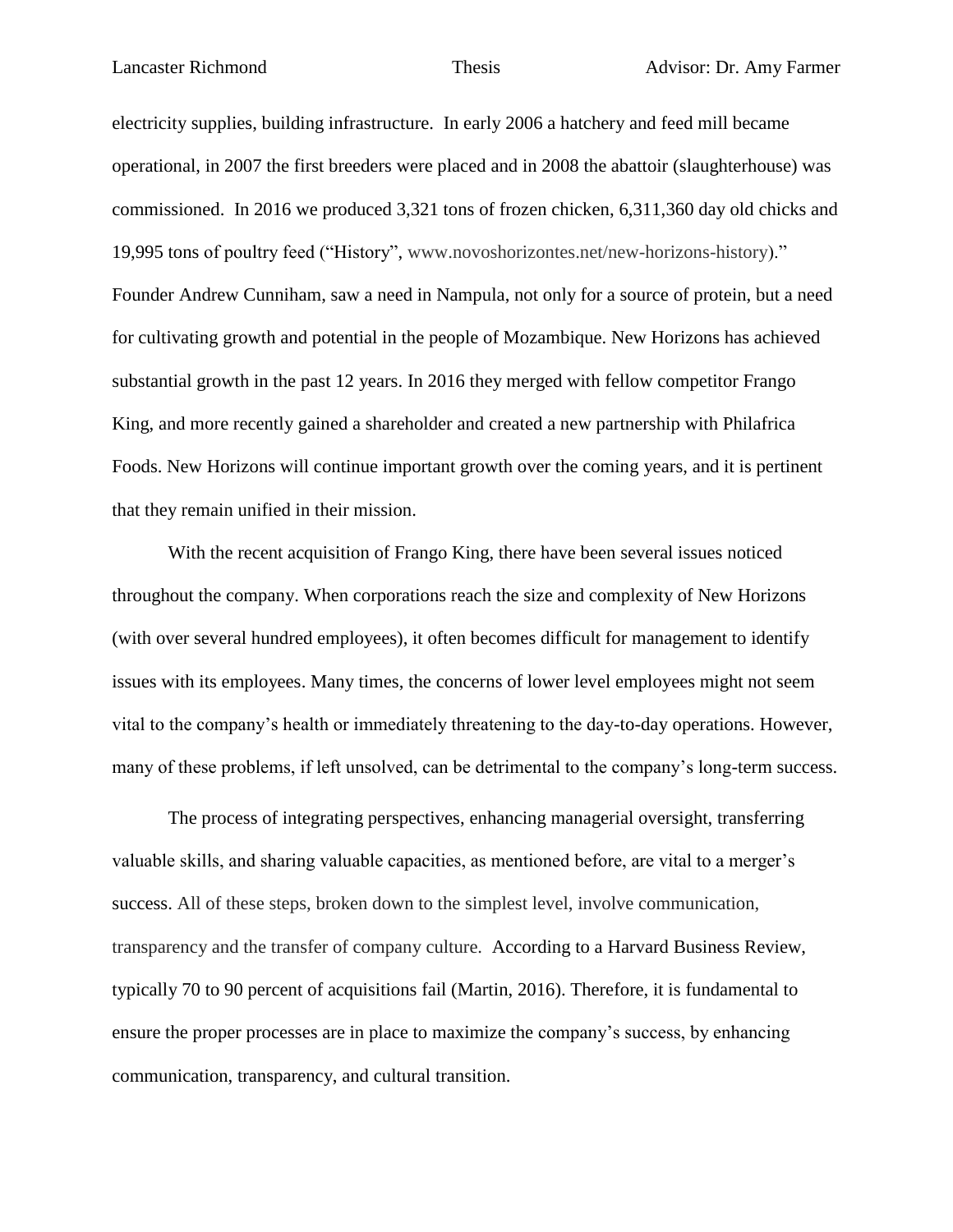# *Company History*

New Horizons decided to have us conduct a study to identify key successes and failures of the merger, so the process could be improved and applied in further expansions. The qualitative data collected could be implemented for future growth to help ease transitions. Our role was to devise a questionnaire, interview employees to gain perspective from all levels of the company, analyze the feedback, and create a presentation highlighting what we learned and suggestions moving forward. The project objective was, in short, to evaluate the success of the merger and to hypothesize improvements that could be made in the future. This consisted of analyzing the effects of the merger on the companies' culture, environment, employees, and management.

This was measured by developing key talking points to interview and gather employee opinions. The questions varied depending on the level of employment, position within the company, and previous information collected on the individual. However, most interviews remained standard. The points of emphasis for each interview consisted of clearly stated intentions of the survey: all interviews would be left anonymous and questions would be open ended to encourage insightful responses. Then, contingent upon the employee's responses, they would be asked follow-up questions to further gain understanding. There was also an allowance of change in the questions depending on the flow of the interview.

The survey that was developed inquired about overall opinions on the merger and workplace environment, such as any perceived tensions, animosities, or challenges. The question topics were chosen after talking to both the CEO and the Founder about what they wanted out of the study, and how employees would respond to being interviewed. The first set of questions had to do with communication during the transition. Sample questions include: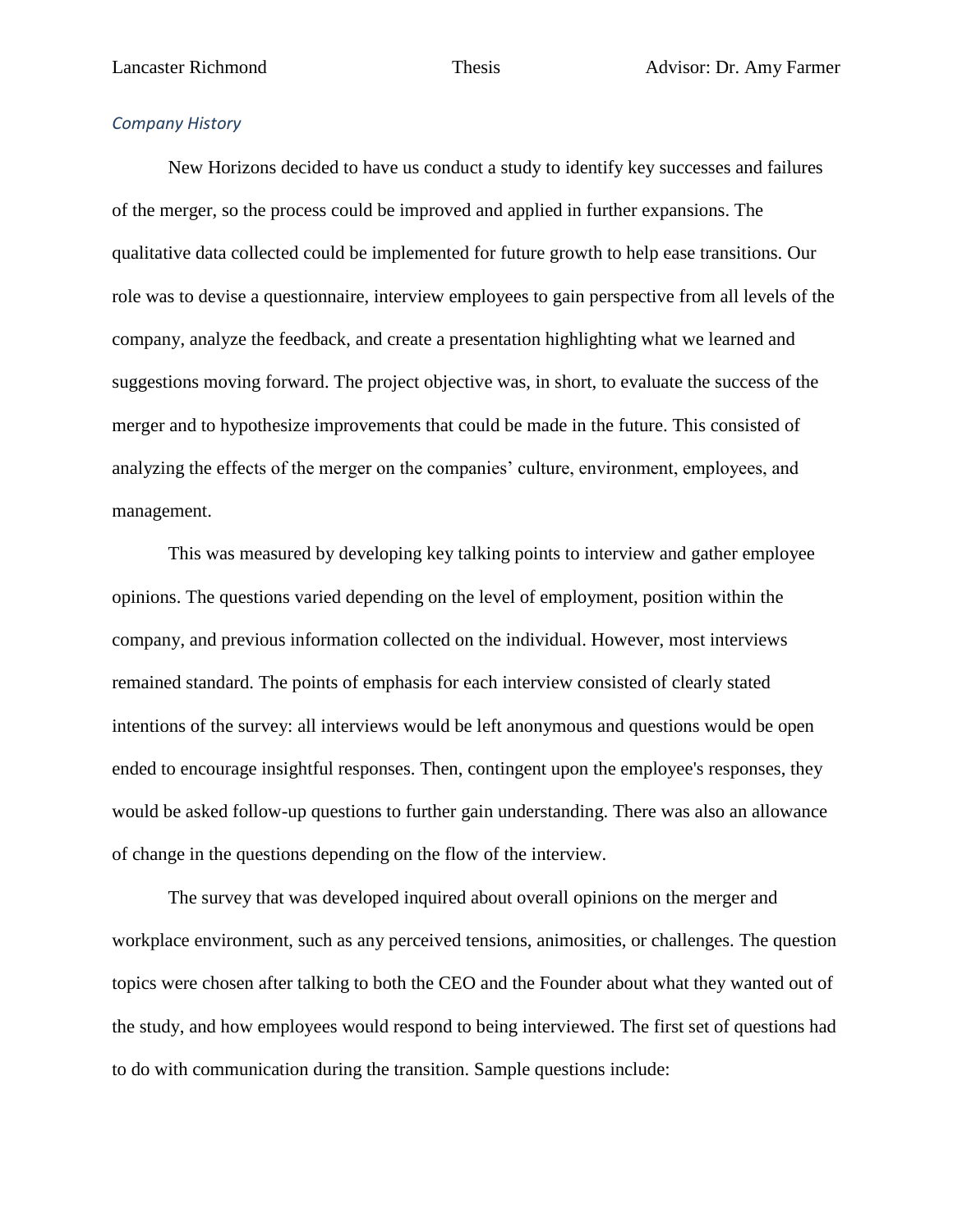What kind of communication improvements could have been made to ease the transition?"

"Have you taken over any new roles, responsibilities or relationships?"

"How often do you communicate with your superior?"

Then there was a series of questions about the level of transparency within the company.

Questions like:

"What was the level of transparency with management and employees during the merger?"

"How could this be improved in the future?"

"Were there any perceived differences between Frango King and New Horizons that could have been explained through increased transparency?"

The third point of emphasis in the survey, revolved around the change New Horizons has made in the personal life of the employee and the transfer of company culture. Inquiries were made, such as:

"What impacts have New Horizons made in your home life?"

"Have you noticed a difference in the values of New Horizons versus Frango King as a company?"

"Is the personal training you have received being applied outside of work?"

In hindsight, it would have been helpful to spend time analyzing the percentage of employee transferred from Frango King and New Horizons (and vice versa), layoff rates after the merger, and changes in management. There was a focus on the only two department heads kept from Frango King after the merger, however, there should have been more emphasis placed on these areas at the beginning. Pinpointing some of these specific employees, early on would have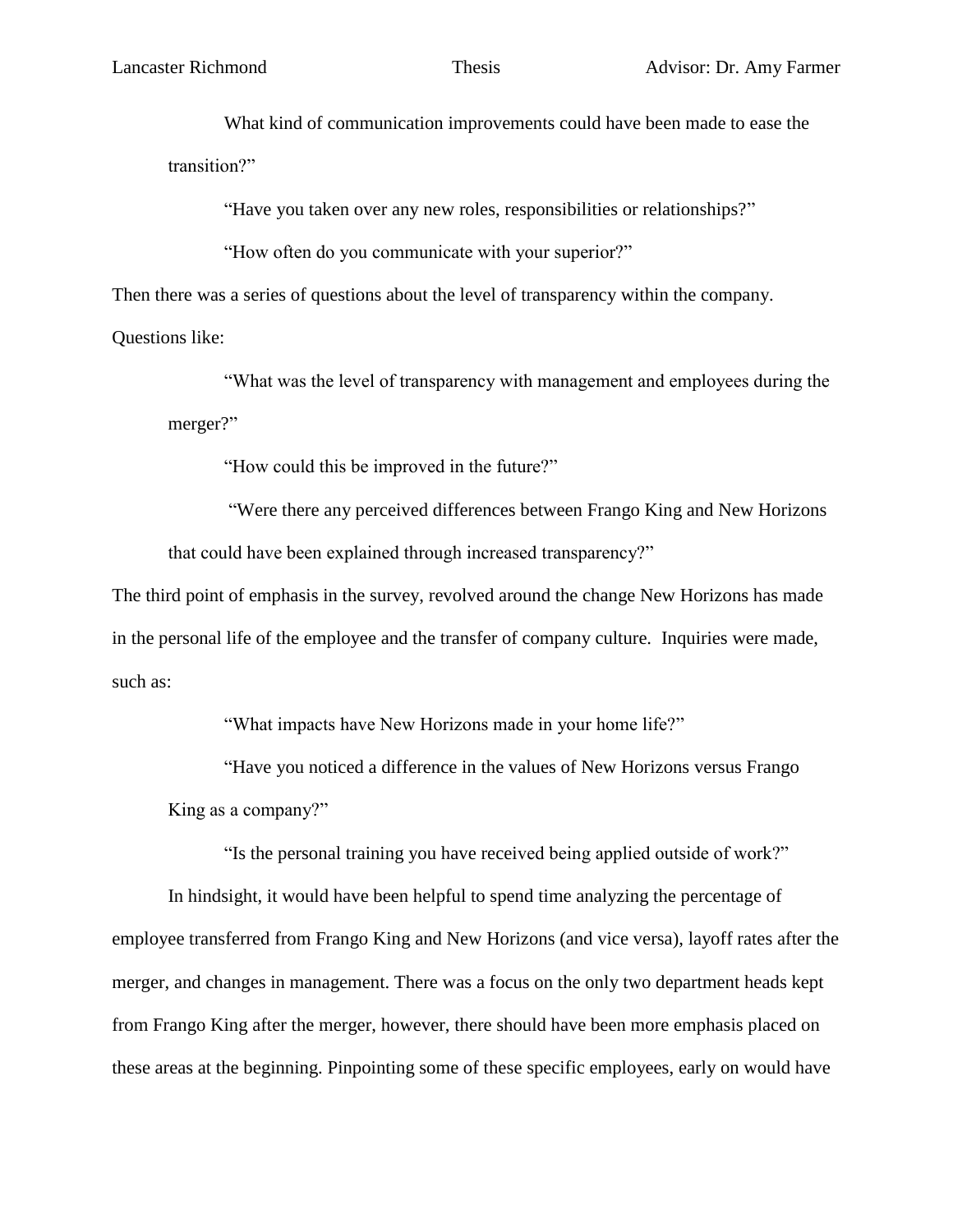helped develop a better sense of the merger and improved our questions during interviews throughout the coming weeks.

After keeping a transcript of all interviews conducted over the two-week period of over 25 employees, an analysis of the information was created. Regarding communication, we learned Frango King employees wanted amplified top-down communications, weekly meetings to analyze past performance and issues, and overviews of accomplishments and future aspirations. The employees also spoke of wanting enhanced management training and improved networking between management and daily employees. Another key point that was brought up was regarding the stigma on the farm around theft. It was quickly learned that stealing is a huge problem on the farm and continues to be major reason for lost income. However, employees feel there is a preconceived notion throughout management about theft, and they feel as if they are being unfairly judged without doing anything wrong. This has led to tension, animosity, and even some employees saying, "If I'm being held liable for theft, I might as well do it because I will always be called a thief."

The questions about the level of transparency currently and throughout the merger brought forward some very helpful feedback. New Horizons employees felt that there could be improved communication of the company's vision for growth and visible reports of the current state of business. A couple of employees also felt that there should be more of a representation of Mozambicans in management positions. It was also learned that New Horizons employees thought that the machinery was outdated, there was a lack of equipment and work materials, and there is a need for more highly trained and skilled workers. There is also a perceived automation difference at Frango King and it has caused dissatisfaction among the workers, the New Horizons employees were in a way envious. Another point often made was about increasing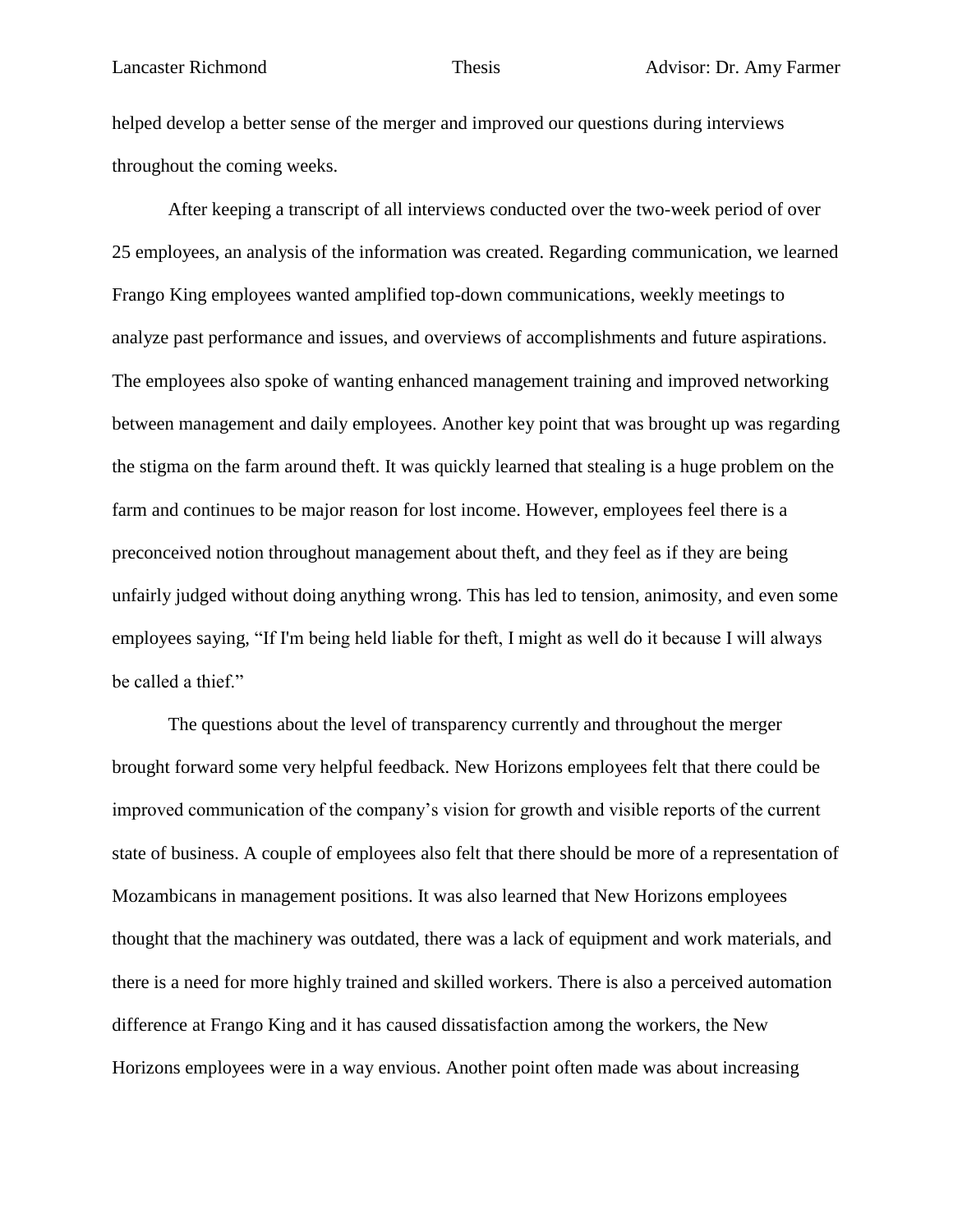regulation and safety standards on the farm. Frango King employees often had many of the same concerns as the New Horizons employees. Their responses were that their working conditions are not ideal, there was a lack of equipment and work materials, and they had a need for more trained and skilled workers. They felt a lot of this should be addressed across the board, and transparency between the management and employees would have alleviated a lot of the issues. However, overall many of the responses were extremely positive, and there was a consensus of workplace contentment.

The last point of interest is personal development. Within the first 20 minutes of being on the farm, it was explained that the most important goal for New Horizons is to enable and grow the people of Mozambique to their fullest potential. Their plan for success is through a holistic approach, which in any business (especially in a developing nations) is rare. For New Horizons personal growth is valued at the same capacity as market share or profit growth. Thus, it is extremely important to evaluate the success of transferring this aspect of the company culture in the merger.

Most New Horizons employees have seen changes in attitudes and culture that has led to personal improvements and results. They see opportunities to grow in the business and reach leadership positions, and they strive to obtain those outcomes. The only negative side to that is that frustrations can arise when workers feel complacent in their daily duties. Frango King employees have now developed a sense of value as employees, and they just want to see continued growth in a team mentality and mutual respect. They differed from New Horizons when it came to interactions with management; they felt sometimes overlooked and that there is less interpersonal development with management at New Horizons. They feel that misconceptions and miscommunication should be better addressed at all levels, and direct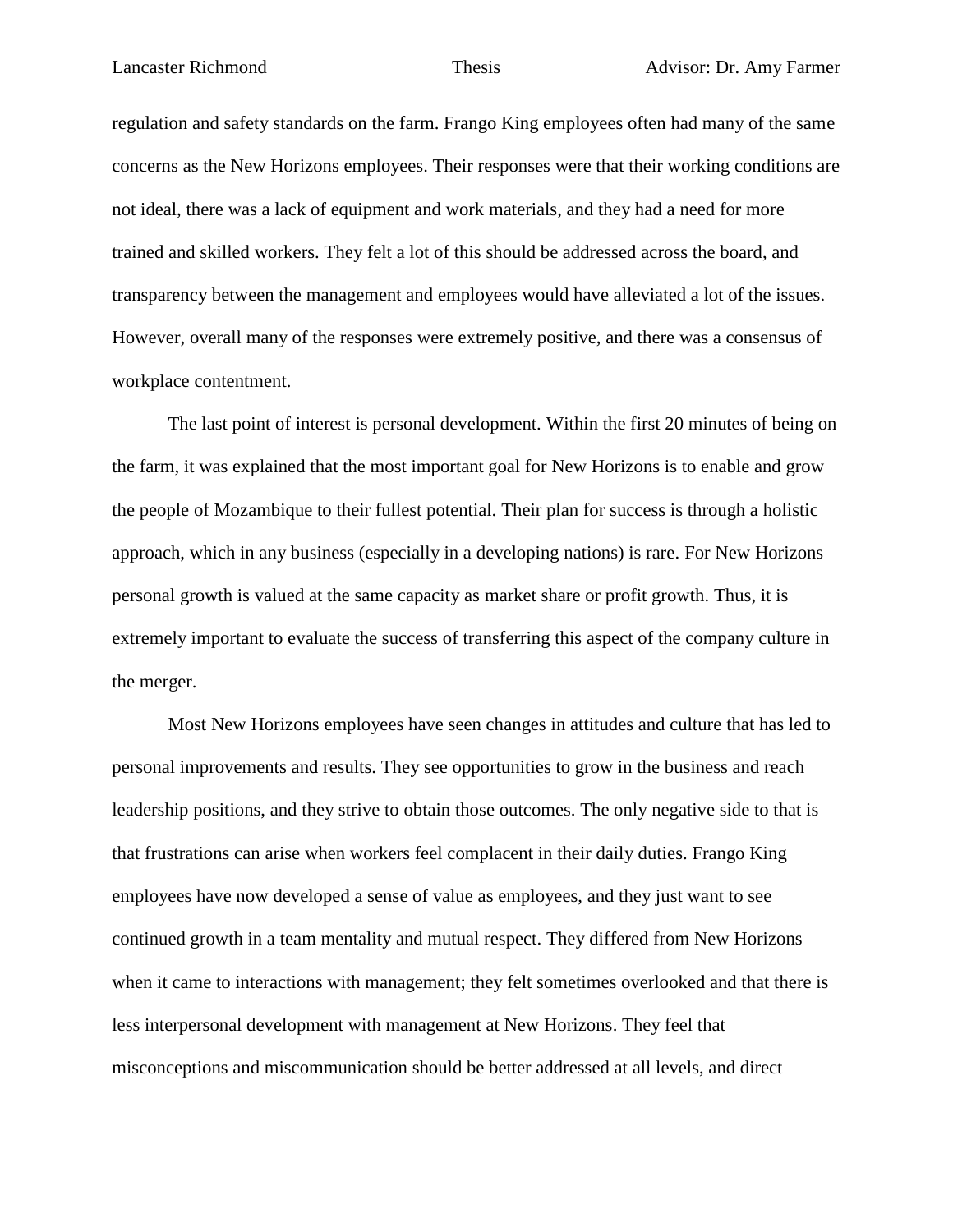statements should be given by management before alternate explanations have time to circulate. Lastly, all employees should be provided with clear job descriptions and responsibilities, so employees know exactly what is expected of them.

The most positive feedback was regarding interpersonal growth. Many of the employee's spoke of how New Horizons has instilled in them values and principles that have helped them grow both professionally in their job and personally in their home life. They discussed how the training has given them a new understanding of what they are capable of and that New Horizons values them as people as well as employees. There were multiple employees that discussed how they have a newfound security in their job and home life. Additionally, they can afford to purchase cars and homes, which is something that seems impossible to achieve for some people in Mozambique. Some employees have attended the marriage seminars and have since implemented the practices in their relationships.

# *Conclusion*

After concluding the analysis, there were a few recommendations for the management at New Horizons. First, most of the issues expressed by the employees are complex and do not elicit simple solutions. Second, many of the problems can be remedied through an increase in communication. The principle changes we suggested could be made were: stimulating the operation employees, creating incentive programs, increasing the inclusion of employees in decision making, and creating team building programs between both companies. We suggested employee round tables, which would provide management with meaningful feedback on company policies and culture. Incentive programs for safety, productivity, and good behavior would encourage employees and increase efficiency. The programs could vary from traditional monetary rewards, to include personal growth building instead.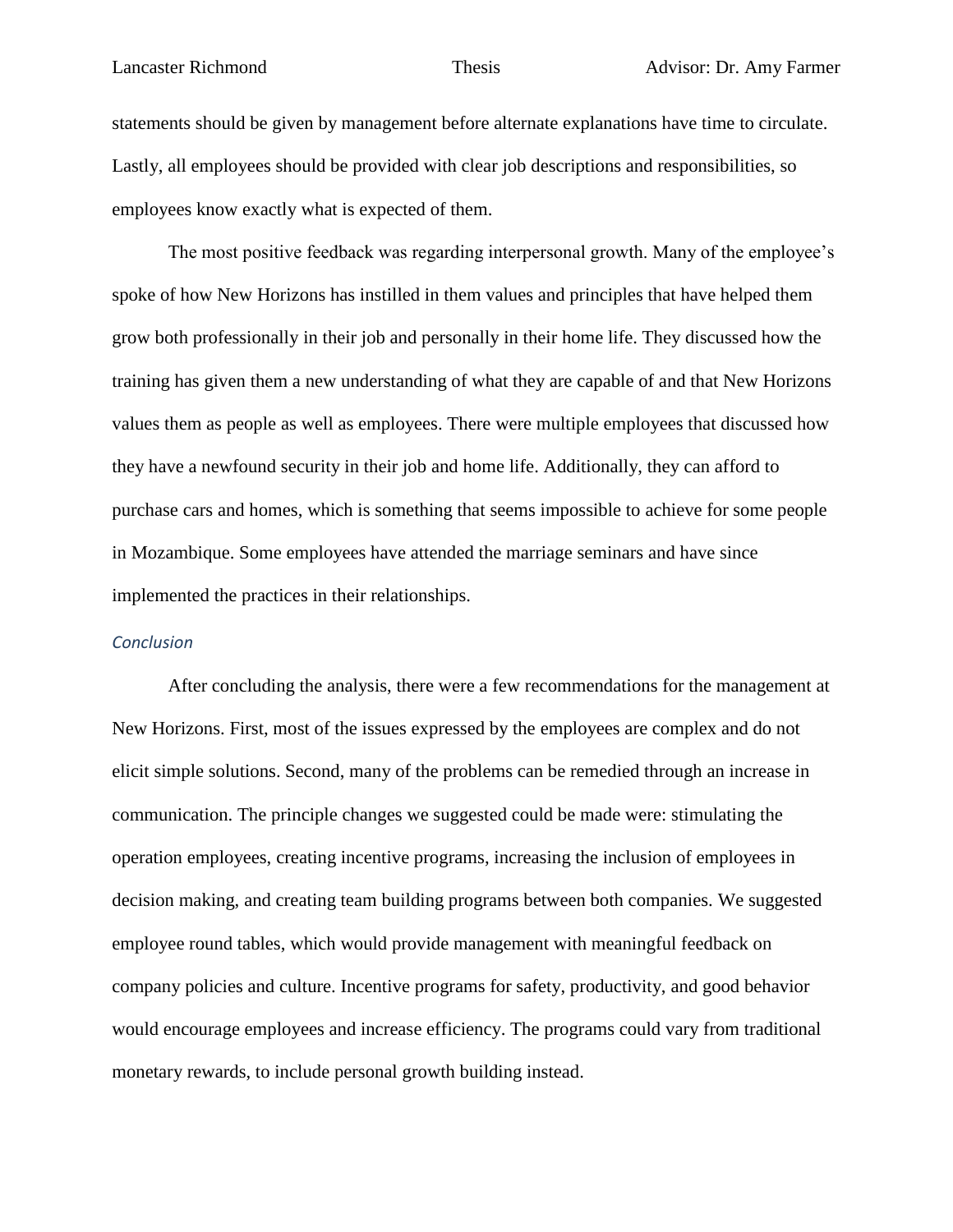# *Methodology*

There are a few confounding variables that affected the results of our qualitative study, the first being the language barrier. The language of the land is Portuguese, and although one team member spoke Spanish, any information obtained through the majority of our interviews was second hand information provided by a translator. The information that was given was information that the translator thought was important, rather than information given in totality. This proved to be an issue when analyzing the results of the survey, and when trying to ask follow-up questions to get a better understanding of their answers. However, the translator had background experience in business from previous jobs and was extremely capable regarding interviewing employees. He also proved to be a tremendous resource in that he offered completely new and different thoughts and insights into the study. To combat the language barrier, the team made sure the translator was completely informed on the objective and goals of the project.

As much as there was a language barrier, there was also a cultural understanding barrier, this presenting a second confounding variable. Often ideas and thoughts of the people came from a different perspective than the way the team was used to thinking. This proved difficult when constructing the survey, and this is where the team heavily relied on the translator to get the points across in a way that translated to the employees. He also was a huge help in establishing trust between the employees and the team. Then, when analyzing their responses, it proved a problem when the team tried to see their statements from an "American" viewpoint. Also, much of the previous research and knowledge was not applicable to the situation, due to being in a third world country. It took a while to realize that the drivers and psyches of the people interviewed were much different than those in the United States. Those who were interviewed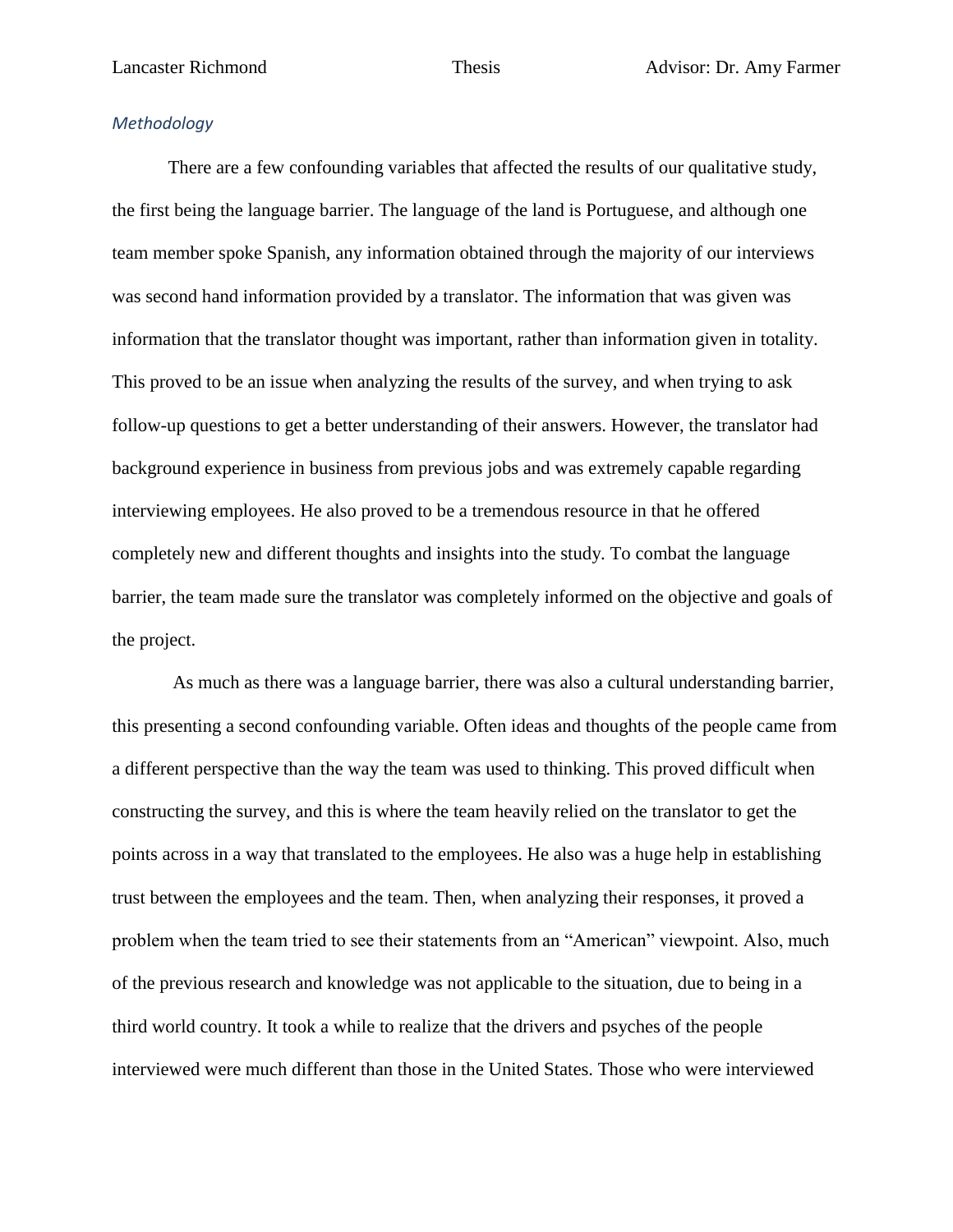are striving to meet their basic needs, as opposed to striving for a comfortable life, and this serves as the main driver of their decisions and thoughts.

As aforementioned, all research conducted is for the purpose of this paper and not the original project conducted in Mozambique. Frank T. Rothermel defines a merger as "the joining of two independent companies to form a combined entity", and an acquisition as "the purchase or takeover of one company by another." He also goes on to say, "the combining of two firms of comparable size is often described as a merger even though it might in fact be an acquisition." For the purpose of this project, it was important to determine was this indeed a merger or would it actually be classified as an acquisition. The project was first presented to the team as a merger and would go so far as to be called "the merger team," however, looking back on the data collected, and seeing how the company was restructured, conclusions could be drawn that it was actually an acquisition. New Horizons purchased Frango King, and although it seems to have been a "friendly" acquisition, it was indeed an acquisition (Rothaermel, 2018).

There could be many reasons why it was framed as a merger: it seemed like a more positive label, the terms have been historically used interchangeably, or they did not see the significance in the difference for the project purposes. In hindsight, this could have been an important distinction that would have shaped the way that data was collected. There are certain connotations that come with mergers versus acquisitions, as well as different organizational and integration tactics. An analysis of the acquisition of Frango King could have carried varied results from an analysis of the merger of New Horizons and Frango King. The survey would have been altered to derive different information from the questions.

Through research, it was found that company culture is the hardest asset to transfer and highly varied cultures alone can cause a merger or acquisition to fail. New Horizons values their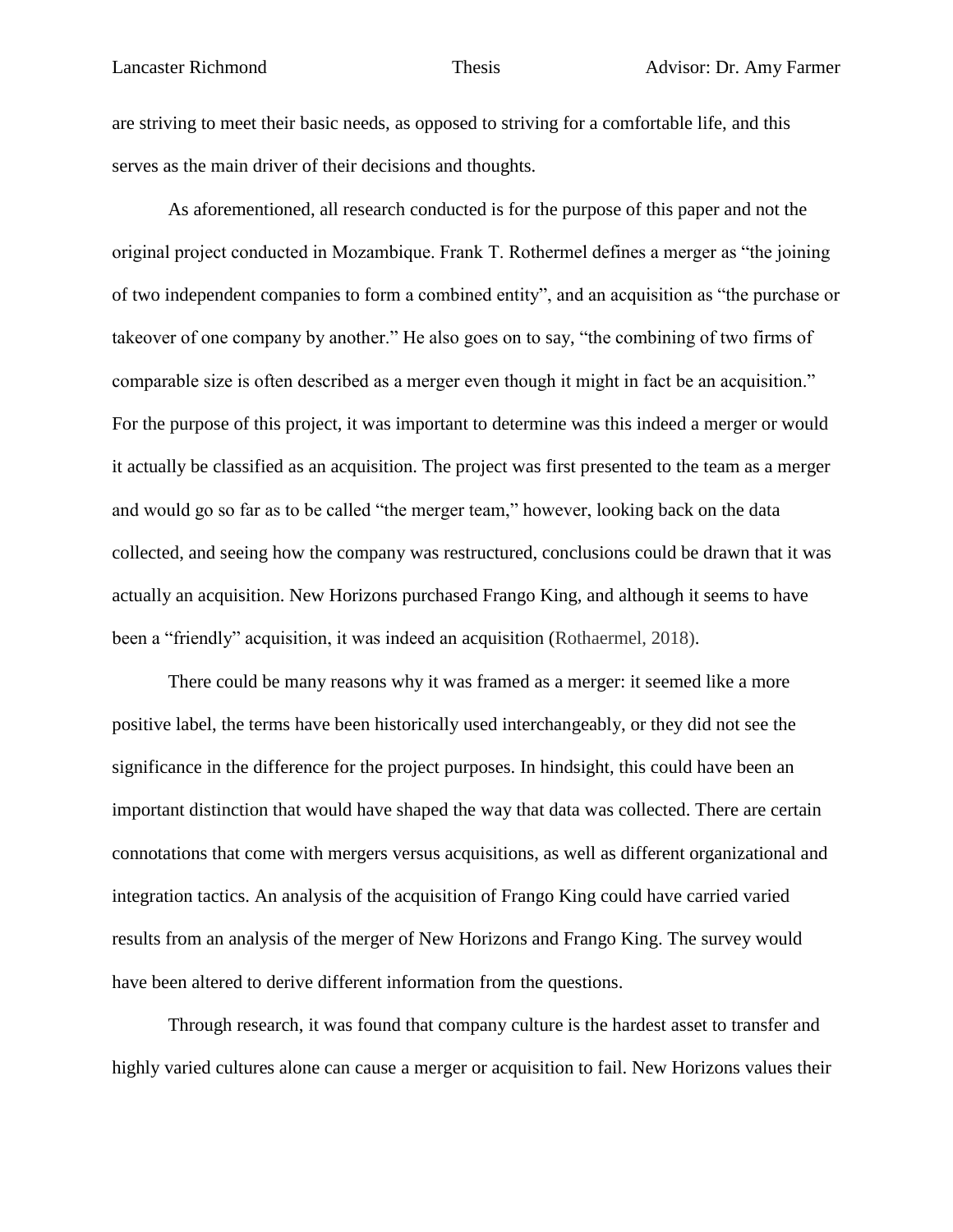company culture above all else, and they have very specific goals when it comes to their employees' growth. This was vastly different than Frango King's company culture and goals for their employees. This proved to be a very important thing to evaluate one-year post acquisition, because if the values were not transferable, it could prove detrimental to the company's future success.

If the background research would have been conducted before arriving in Mozambique, the project and results would have been quite different. Less importance would be placed solely on the employees perceived satisfaction post acquisition and more on the effectiveness of transferring skills and sharing capabilities as well. This project was very one-sided, focusing on people, management and employees, and if expanded in the future should include evaluating all aspects of the acquisition. There could have been an entire separate analysis of quantitative data, including evaluating market share, productivity, and profit margins.

As stated earlier, this holistic company culture is incredibly rare in a developing nation. In the United States, employee wellness programs are being introduced as more and more millennials enter the work force. "Among employers offering and measuring their wellness efforts, more than half have found a decrease in absenteeism, 63% are experiencing financial sustainability and growth in the organization, 66% reported increased productivity and 67% said employees are more satisfied ("IFEBP | Workplace Wellness Trends 2017 Survey Results")." These programs mostly focus on health, and not personal development like New Horizons approach, however, it is still a very cutting-edge business model in a developing country. I think a study that compares New Horizons absenteeism, financial sustainability and growth, productivity, and employee satisfaction with other similar businesses within their industry with a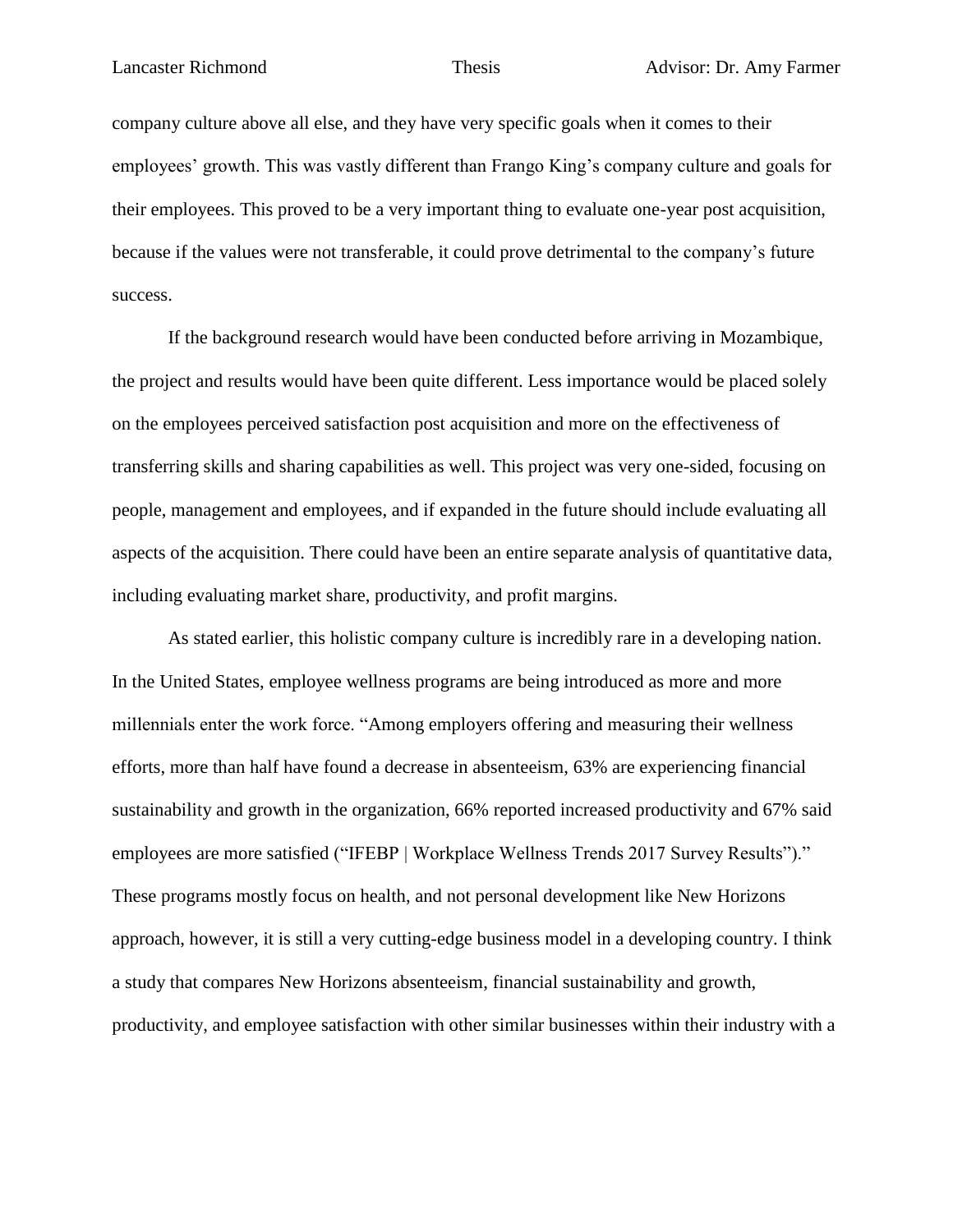more traditional business model could show broader implications. It could prove not only useful

for New Horizons, but other businesses and employees in developing nations alike.